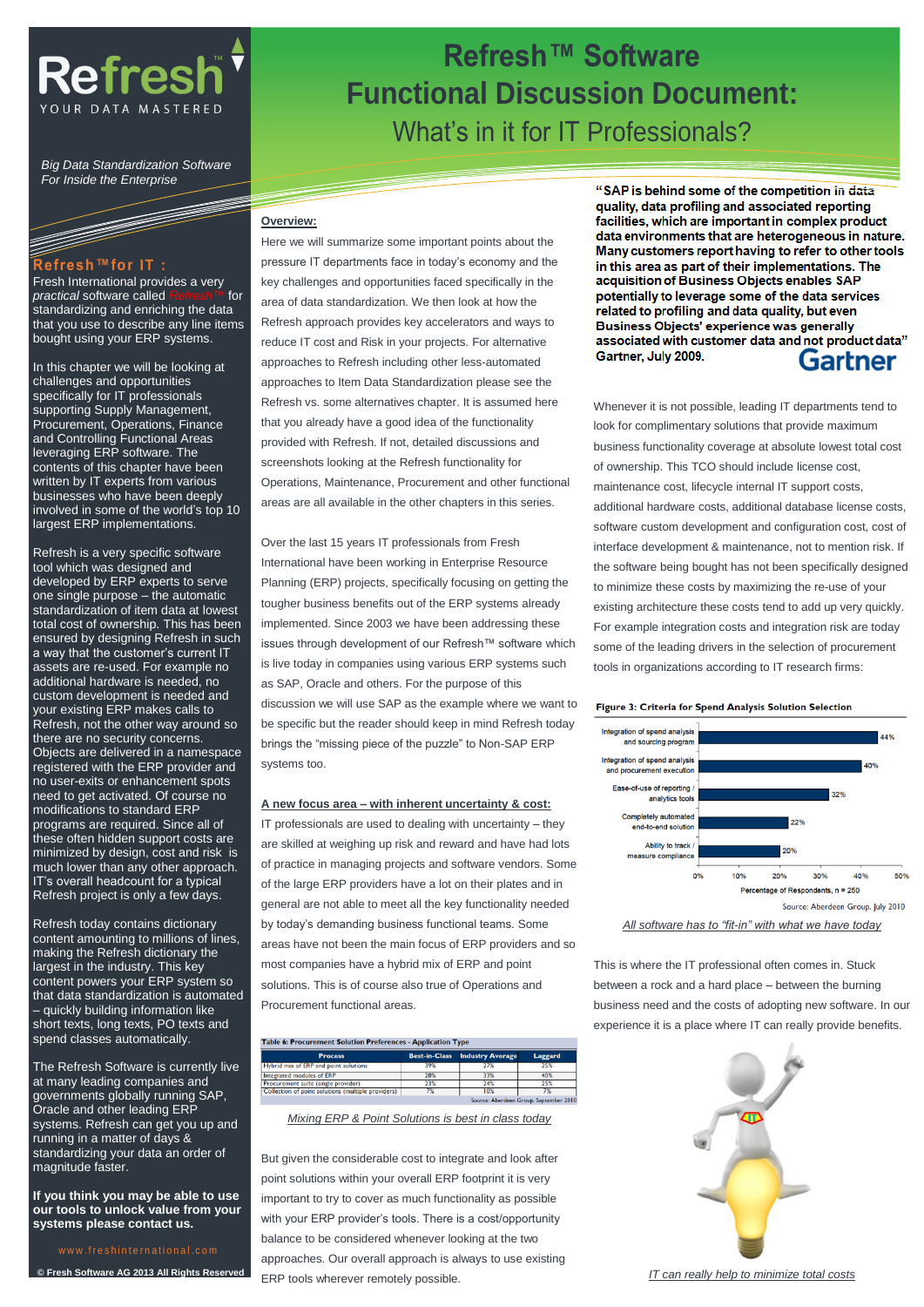

### **On this page (2 of 3): Get Involved in this key topic**

## **About Refresh™:**

Fresh International provides a very *practical* software called *Refresh™* for standardizing and enriching the data that you use to describe all of the items that you buy and use.

In this chapter we will be looking at alternatives to Refresh – other lessautomated approaches to Item Data Standardization. This is especially informative for IT decision-makers as it has been written by IT counterparts in other organizations who have tried other approaches over the years.

Refresh is a very specific software tool which was designed and built from a blank sheet of paper – it has been developed to serve one single purpose – the automatic standardization of item data at lowest total cost of ownership. When the Refresh product was designed it was made for this specific purpose and no other purpose – it is a key niche product that can be tactically easily used to solve specific data issues.

Fresh International was founded in 2003 with the sole purpose of developing the Refresh practical automatching algorithms, the process and design of which are the subject of an important patent. The Refresh Software has been enhanced since, using a unique interaction with key customers including many leading companies and governments globally.

Refresh today contains dictionary content amounting to millions of lines, making the Refresh dictionary the largest in the industry. Out of the box this content includes all major international codification standards such as UNSPSC, ISO, HS/Intrastat etc. in all major languages – even those languages not yet covered by the standards bodies. This key content powers your ERP system so that data standardization is automated – quickly building information like short texts, long texts, PO texts and spend classes automatically.

Our engineers have plant backgrounds and the Refresh developers have 15 years full-time experience in implementing large ERP in global well known companies. We can get you up and running in a matter of days & standardizing your data an order of magnitude faster.

**If you think you may be able to use our tools to unlock value from your systems please contact us.**

## w w w . freshinternational.com

**© Fresh Software AG 2013 All Rights Reserved**

## **Refresh™ Software Functional Discussion Document:** What's in it for IT and Compliance teams?

### **Get involved in a key IT topic**

Data standardization of items (materials – stock or non-stock, purchasing line items, invoice line items) holds a fantastic potential for modern organizations. And the potential for benefits increases as the level of standardization increases (of course up until a point). Most organizations today have tried to standardize to some degree either before ERP go-live using ETL (extract, transform, load) tools at data conversion time, or after the fact by scrubbing the data once it is live. It would be an ideal world if the exact level of data

standardization was achieved for each data field before golive. This is of course never the case and in general it is the tougher data standardization jobs with many line items that without a very specific toolset to speed things up, either get watered down or drag the go-live date. A delayed go-live is seldom an option and so data gets loaded as-is. Over time, without a specific tool to help govern the data it also tends to get worse. This is the current status-quo for many organizations and is especially true of many data fields important for Purchasing and Operations businesspeople. For example, the importance of spend visibility for spend analysis projects has become a burning topic for Purchasing.



50%  $ints, n = 416$ 

*A hot business and IT topic these days*

If we take the most popular topic above - basic spend analysis is a relatively easy concept. It can be covered using your existing tools as shown in the good example below. However the devil is in the detail and you will need very well codified and standardized materials in order to truly benefit.

| <b>SAP BW</b> | BI > P2P > SPEND ANALYSIS                            | <b>Total Spend</b>   | <b>Material</b> S |
|---------------|------------------------------------------------------|----------------------|-------------------|
| Code          | Material Group (Spend Category)                      | 1,694,395,155.95 USD | 333,439,620       |
| A00000        | Construction                                         | 15,685,648.73 USD    | 290,139           |
| <b>B00000</b> | Energy                                               | 130,523,771.83 USD   | 74,173,450        |
| $*$ $C00000$  | Fixed Plant & Equipment                              | 37,460,571.23 USD    | 24,605,281        |
| D00000        | Logistics                                            | 38,421,621.37 USD    | 470,907           |
| <b>E00000</b> | <b>Mobile Equipment</b>                              | 96,318,984,95 USD    | 43,351,350        |
| F00000        | <b>MRO &amp; Consumables</b>                         | 83,054,344.99 USD    | 53,791,443        |
| F01000        | General MRO                                          | 59,033,988.11 USD    | 41,859,152        |
| F02000        | Electrical and Instrumentation                       | 17,187,411.73 USD    | 6,044,844         |
| F02000        | Electrical and Instrumentation                       | 11,173.64 USD        | 11,173            |
| F02001        | Electrical Hardware & Equipment                      | 8,461,965.86 USD     | 2,237,896         |
| F02002        | <b>Batteries</b>                                     | 245,261.77 USD       | 245,261           |
|               | F02003 Electrical Consumables Supplies               | 4,048,690.08 USD     | 2,498,873         |
|               | <b>F02004</b> Instrumentation Equipment & Components | 4.420.320.38 USD     | 1.051.638         |

*Trustworthy Spend Analysis – use your existing ERP*

Spend analysis is not a once-off exercise so keeping them in good shape is imperative and not so easy without some sort of automation. This entails keeping existing materials clean and making sure any newly created ones are up to spec.

From the 2010 AT Kearney Survey of Indirect Purchasing: *"More Automation on the Wish List*

*While purchase-to-pay (P2P) systems have been around for more than 10 years, they are not applied as widely as might be expected (see figure 4). One explanation may be that the tools are still evolving; another is the price tag. Even so, survey participants are aiming to use automated tools in line with best practices, as demonstrated by their ambitious tool deployment plans. They expect to increase the automation of spend management by 60%".*

#### Figure 4: Automation of Spend Analysis



*A lot of room for improvement today*

It's not just our purchasing colleagues that have a strong interest in standardization. In operations and maintenance, especially in engineering-strong companies, engineers and storekeepers really need automatic ways to spec their many materials consistently so that they can find them fast, procure the right ones at lowest cost and share between sites.



*BEFORE – a poorly specified ERP Material*



*AFTER – a well specified ERP Material*